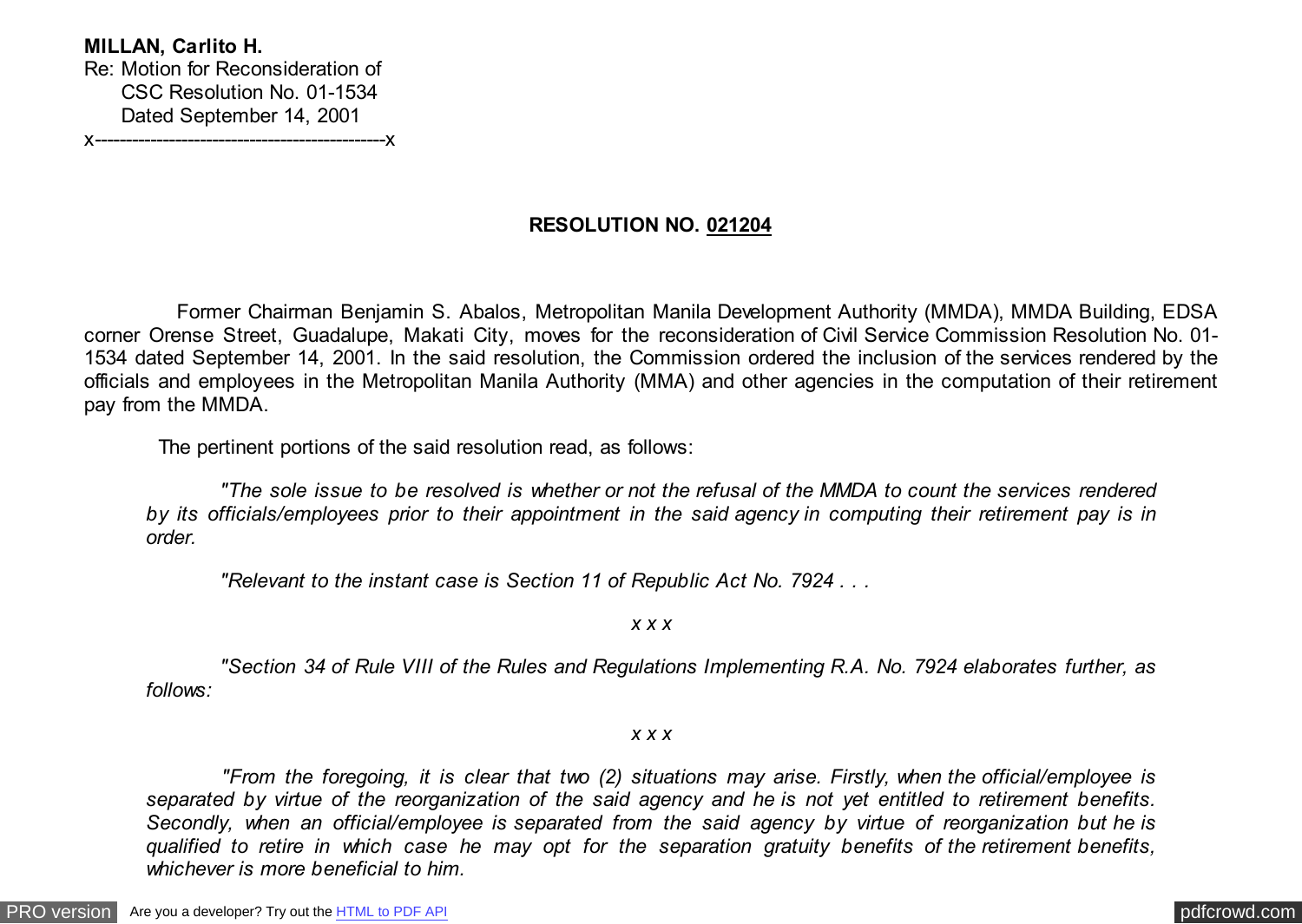*"In the first case, the computation of an employee's separation pay shall be limited to the period of service he/she rendered whether in the MMA and/or other agencies . . .*

 *"On the other hand, if the official/employee who is retiring from the service opts to claim the benefits due him/her from the MMDA, he/she will receive his/her retirement pay for every year of government service.*

 *"The ruling of the Supreme Court in the case of Santos vs. Court of Appeals . . . is not applicable in the present case. This is so, since the petitioner therein opted to claim separation gratuity benefits while herein appellants who opted to avail of retirement benefits and second, the petitioner therein already claimed his retirement pay from his previous agency before his appointment in the MMDA . . .*

#### *x x x*

 *"In the present case, the official/employee of MMDA would be retiring from the service for the first time. Therefore, they have not received any gratuity pay before.*

### *x x x*

 *"WHEREFORE, the appeal of Carlito H. Millan is hereby GRANTED. Accordingly, the Metropolitan Manila Development Authority . . . is hereby ordered to include the services rendered by officials/employees in the Metropolitan Manila Authority . . . and other agencies in the computation of their retirement pay from the Metropolitan Manila Development Authority . . . "*

On the other hand, the grounds relied upon by former MMDA Chairman Abalos in his motion are, as follows:

 *"A. Given the nature, character and purpose of the benefits prescribed under Section 11 of RA No. 7924, the same cannot be strictly and/or otherwise exclusively construed as retirement benefits for employees of MMDA who for reasons other than the happening of the compulsory retirement age of 60 or 65 years old, as the case may be, opt to voluntarily separate or will voluntarily separate from MMDA service upon effectivity of RA 7924. On the contrary, the benefit prescribed under Section 11 of RA No. 7924 is a separation benefit that is, by law, distinct from retirement benefit.*

 *"A . . . reading of Section 11 of RA No. 7924 yet reveals another distinct characteristic of separation benefit due to 'displaced employees' of MMDA. It is not made dependent on whether a 'displaced employee' has reached the age of retirement or has been rendered eligible as a retiree under existing retirement laws. A 'displaced employee' of MMDA may or may not be of compulsory retireable age when he/she is separated from the service. It is only in a specific instance when a 'displaced employee' has reached the age of retirement or has qualified as a retiree under existing retirement laws at the time of displacement that the 'displaced employee' is given an option whether he/she wants to receive his retirement benefit under other existing retirement laws in lieu*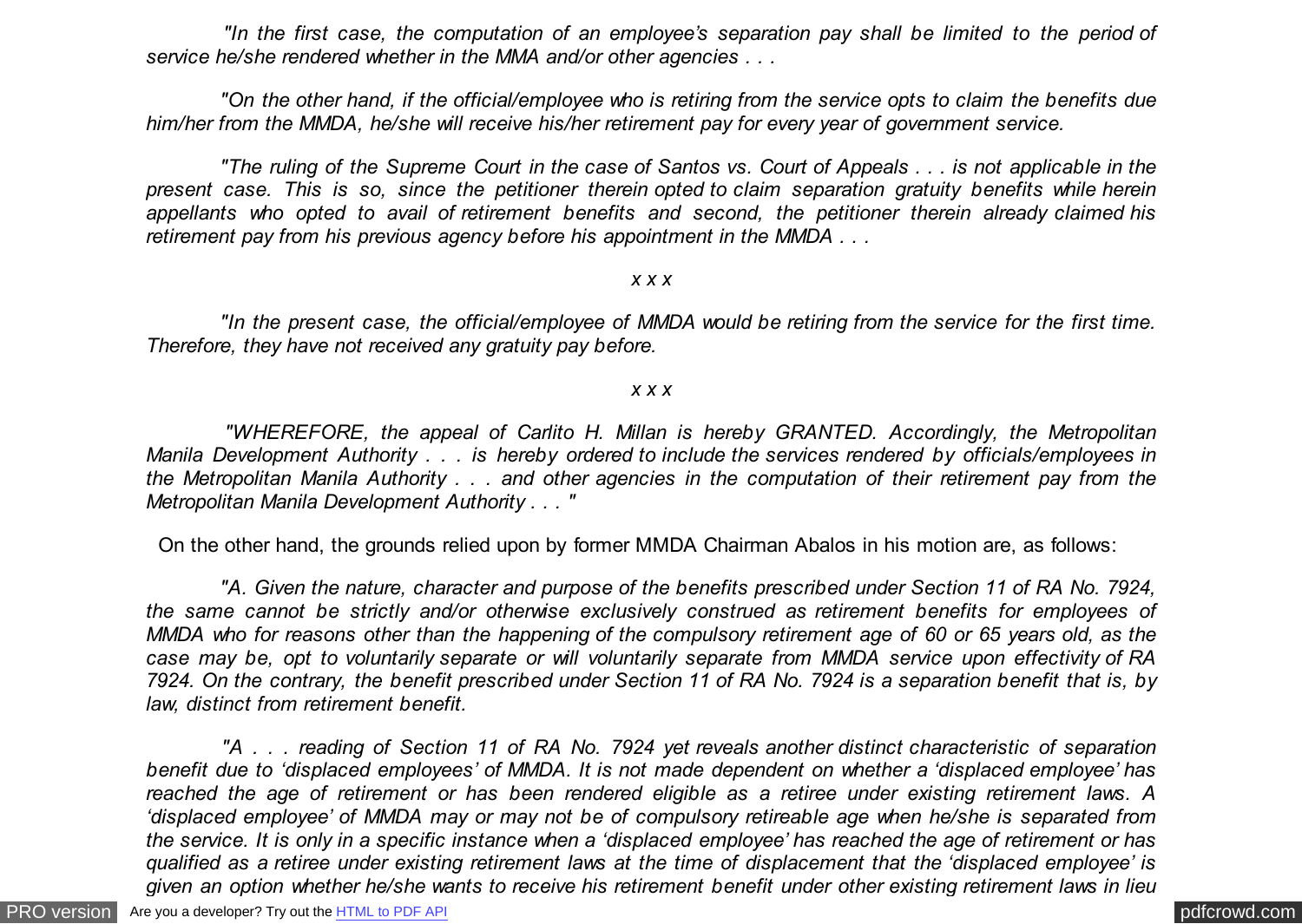#### *x x x*

 *" . . . the entitlement to retirement benefits which is also known as old-age pension benefits accrues to a member-employee as a matter of right upon the happening of an only event which is the employee's having reached the age of 60 or 65 years old, as the case may be, provided he has rendered at least 15 years of continuous service in the government . . . An employee who is separated from service prior to his reaching the age of 60 or 65 years old do not and will not expect to receive an old-age pension benefit. Old-age pension benefit, in turn, is based on is revalued average monthly compensation and his creditable service in the government as defined under Sections 9 and 10 of RA 8291.*

 *"On the other hand, the entitlement to separation benefit is a function of the termination of official relation for reasons other than the happening of the compulsory retirement age of 60 or 65 years old. Thus, under Sections 11 and 12 of RA 8291, an employee-member becomes entitled to separation benefits upon his separation from government service, be it voluntary or involuntary, as when he resigns or was involuntarily separated from service by reason of reorganization, provided he has rendered service for a minimum of one [1] year and less than fifteen [15] years.*

#### *x x x*

 *"In sum, given the nature and purpose of Section 11 of RA 7924 which is to effect a reorganization of MMA/MMDA, the benefit prescribed therein is a separation rather than a retirement benefit. And as a separation benefit that is made exclusive and particularly covers only those government employees who are in the service of a particular government agency, i.e., the MMDA as successor-in-interest of MMA, and none other, said separation benefit must, by law, similarly pertain only to the years of service rendered with MMA/MMDA to the exclusion of all other government agencies.*

#### *x x x*

 *"B. Not being a retirement benefit, the service of an MMDA employee with agencies other than the Metropolitan Manila Authority (MMA) and MMDA cannot be tacked-in or included in the computation of his years of service for the purpose of granting the benefit under Section 11 of 7924.*

[PRO version](http://pdfcrowd.com/customize/) Are you a developer? Try out th[e HTML to PDF API](http://pdfcrowd.com/html-to-pdf-api/?ref=pdf) process and the community of the HTML to PDF API posterior and the ATML to PDF API posterior of the ATML to PDF API posterior and the ATML to PDF API posterior a  *"C. The reliance of the Commission in the application of the rulings of the Supreme Court in the cases of Dario vs. Mison and Domingo vs. Development Bank of the Philippines is erroneous, misplaced and/or otherwise inappropriate to this instant case. While MMDA concedes that retirement laws and thus, retirement benefits are to be liberally construed in favor of government retirees, the same is neither abrogated, diminished or cancelled with the grant of the separation benefit under RA 7924. On the contrary, the benefit under RA 7924 is an*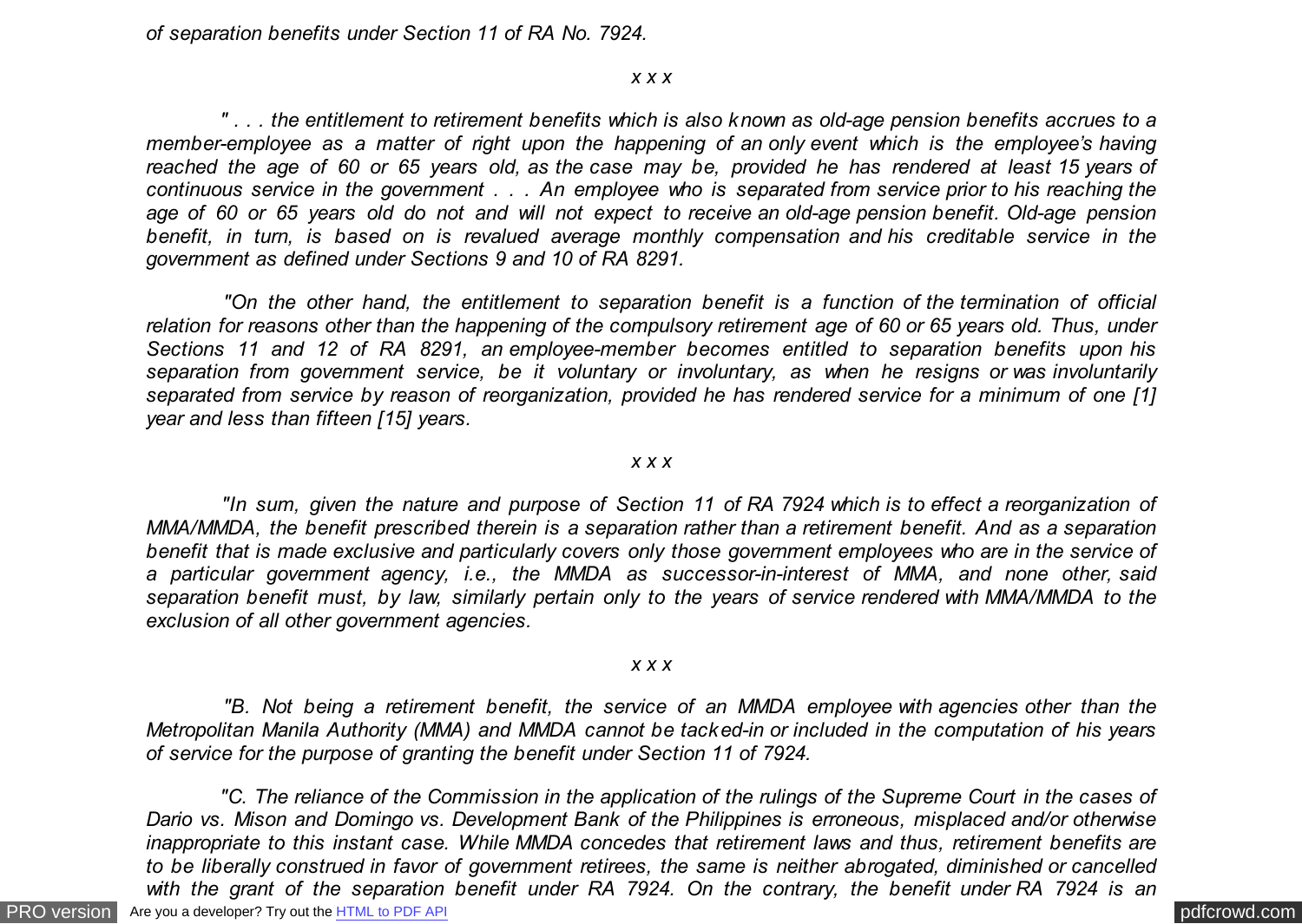*additional benefit to MMDA employees who voluntarily separate from its service irrespective of whether or not they have reached the compulsory retireable age of 60 or 65 years old.*

 *"In the instant case, the availment by MMDA employees of their retirement benefits as provided . . . under RA No. 8291 are neither violated, abrogated or otherwise diminished. Employees of MMDA who have voluntarily separated in the past and who will separate from its service pursuant to Section 11 of RA No. 7924 continue to be entitled to the retirement benefits due them from GSIS based on their combined and entire length of service in the government. In fact, the separation benefits of MMDA as prescribed under Section 11 of RA No. 7924 is an additional benefit that accrues to them as a matter of right in addition to the retirement benefits due them from GSIS under RA No. 8291.*

 *"In fine, on the basis of law and jurisprudence, more than sufficient basis exist to modify the assailed Resolution . . and thus, affirming the opinion earlier rendered by the Commission that the separation benefit mandated under RA No. 7924 should be computed based on the number of years that an employee has served the MMA/MMDA, and excluding those years served under other government agencies.*

 *"WHEREFORE, the foregoing considered, MMDA most respectfully prays that this Honorable Commission reconsider its Resolution No. 01-1534 dated September14, 2001 and thus, a modification thereof be made directing the MMDA to exclude the services rendered by its officers/employees with government agencies other than MMA and MMDA in the computation of their separation pay pursuant to Section 11 of RA No. 7924."*

 Records show that on March 1, 1995, Republic Act No. 7924 (AN ACT CREATING THE METROPOLITAN MANILA DEVELOPMENT AUTHORITY, DEFINING ITS POWERS AND FUNCTIONS, PROVIDING FUNDS THEREFORE AND FOR OTHER PURPOSES) was enacted. The said law abolished the Metropolitan Manila Authority (MMA) and thereafter created the Metropolitan Manila Development Authority (MMDA). On May 9, 1996, the Rules and Regulations implementing the said law were approved by the President.

 Effective May 16, 1996, the said law and its implementing rules and regulations provided that all officials and employees of the previous agency, the MMA, shall continue to exercise their duties and functions and receive their salaries and allowances until they shall have been given notice of change of duties and functions, and of their transfer to another office or position. Moreover, it established a fund which may be used to pay the benefits accruing to displaced employees by reason of the creation of the new agency, the MMDA.

 Subsequently, Carlito H. Millan, Pangulo, Kapisanan para sa Kalakhang Maynila-Metropolitan Manila Development Authority (KKK-MMDA), appealed the non-inclusion of the services rendered in other government agencies by the officials/employees concerned in the computation of their "separation gratuity pay". Notably, Millan used interchangeably the phrases "separation gratuity pay" and "retirement pay", which are two different matters.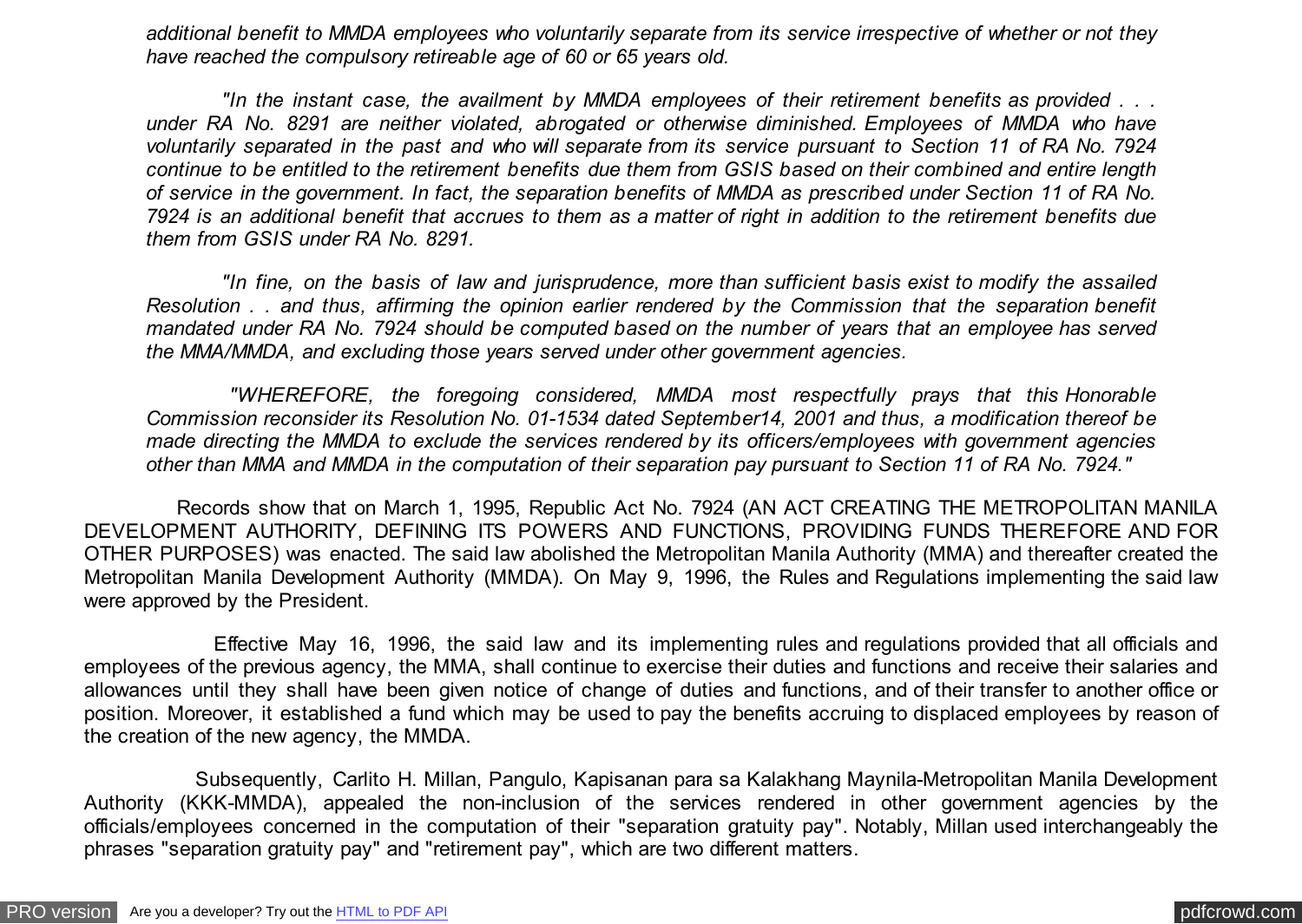In Civil Service Commission Resolution No. 01-1534, the Commission ordered the MMDA to include the services rendered by said officials/employees in the other government agencies in the computation of their retirement benefits. In his motion for reconsideration dated September 14, 2001, then MMDA Chairman Abalos claims that the computation of the separation pay due to its officials/employees shall be limited to the services they rendered in the abolished MMA.

Hence, this motion.

 Since the GSIS is tasked with computing the years of service rendered by a government official/employee for the purpose of determining the amount of benefits payable to him/her under the GSIS Law<sup>1</sup> and is empowered to formulate rules and regulations necessary to carry out the provisions of the said law<sup>2</sup> and to aid the Commission in resolving the said motion, in a letter dated January 14, 2002 the Commission requested Government Service Insurance System (GSIS) President Winston F. Garcia to render an opinion on the following issues:

- 1. The benefits available to a government official/employee who is qualified to retire under the GSIS Law but was also involuntarily separated by virtue of his/her agency's reorganization;
- 2. The benefits available to a government official/employee who is not qualified to retire under the GSIS law but involuntarily separated by virtue of his/her agency's reorganization;
- 3. Which agency (reorganized agency or the GSIS) shall be liable for the payment of the separation and/or retirement benefits due him;
- 4. The length of service included in the computation of the separation or retirement benefits due to the official/employee concerned.

 In a letter dated February 15, 2002 and received by the Commission on March 5, 2002, the GSIS, through Senior Vice President Asuncion C. Sindac, Social Insurance Group, enlightened the Commission, in the following manner:

*"This pertains to your request for opinion on issues regarding benefits of employees, particularly with the Metropolitan Manila Development Authority (MMDA) as the employer.*

"RA 7924, a special law created to pay benefits of MMDA employees at the rate of one and one-fourth (1 &  $\frac{19}{21}$ ) *months of salary for every year of service is a separation benefit, where the separation pay must relate only to the services rendered with the MMA/MMDA, irrespective of age. However, if an employee is eligible for retirement under RA 1616, said employee may opt to receive the benefits thereunder, inclusive of service rendered with other government agencies. The retiree under this retirement law shall receive the gratuity benefit payable by the last employer and the refund of retirement premiums (Personal and Government Share) payable by the GSIS.*

*"An employee who avails of the separation benefits under RA 7924 is still entitled to receive retirement benefits under the GSIS Retirement Laws (RA 660, PD 1146, RA 8291), to which the member has a vested right, having paid to the System the personal share of the premium contributions with corresponding government share paid by*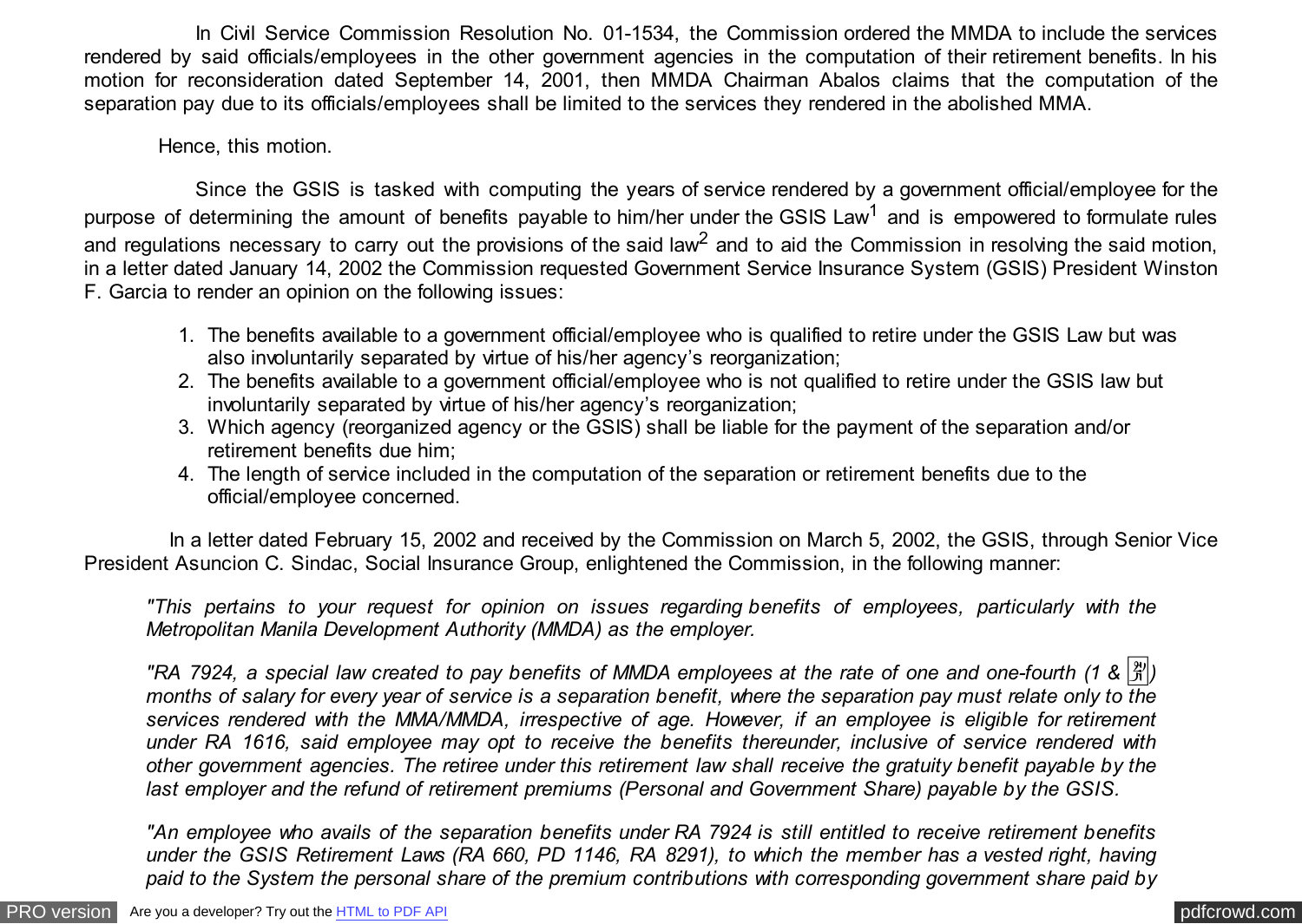*the agency concerned provided that he/she meets the conditions for entitlement to the benefit dependent on the length of creditable government service and age at the time of separation."*

 After a careful reevaluation of the allegations of the parties and the records of the case, the Commission finds that there is no need for a reconsideration of CSC Resolution No. 01-1534 since, as the dispositive portion of the said decision would show, the MMA's interpretation of the law (Section 11 of R.A. 7894) is actually upheld by the Commission on the questioned resolution. However, a clarification is in order in the second to the last paragraph of page 4 of the said resolution which should read: "in the first place the computation of an employees separation pay shall be limited to the period of service he/she rendered in the MMA. This means that he/she will receive one and one-fourth (1  $\frac{24}{11}$ ) month's salary for every year of service in the MMA.

 Relevant to the instant motion is **Section 11 of Republic Act No. 7924 (AN ACT CREATING THE METROPOLITAN MANILA DEVELOPMENT AUTHORITY, DEFINING ITS POWERS AND FUNCTIONS, PROVIDING FUNDS THEREFOR AND FOR OTHER PURPOSES)**, which provides:

 *"SEC. 11. Transitory Provisions. – To prevent disruption in the delivery of basic urban services pending the full implementation of the MMDA's organizational structure and staffing pattern, all officials and employees of the interim MMA shall continue to exercise their duties and functions and receive their salaries and allowances until they shall have been given notice of change of duties and functions, and of being transferred to another office or position.*

 *"All assets and properties presently in use or under the accountability of the interim MMA all its obligations, indebtedness, or liabilities shall be transferred to and assumed by the MMDA created under this Act, subject to the conditions that may be established by the Department of Budget and Management, Office of the President, and Commission on Audit.*

 *"The civil service laws, rules and regulations pertinent to the displacement of personnel affected by this Act shall be strictly enforced. The national government shall provide such amounts as may be necessary to pay the benefits accruing to displaced employees at the rate of one and one-fourth (1* �*) month's salary for every year of service: Provided, That, if qualified for retirement under existing laws, said employees may opt to receive the benefits thereunder."* (Emphasis supplied)

Although the ruling in the case of Santos vs. Court of Appeals<sup>3</sup> is not on all fours with the present case, since, unlike the officials/employees in the instant case, petitioner therein already claimed his retirement pay from his previous agency before his appointment in the MMDA, the same is useful in interpreting the provision mentioned above.

The pertinent portions of the said decision read, as follows: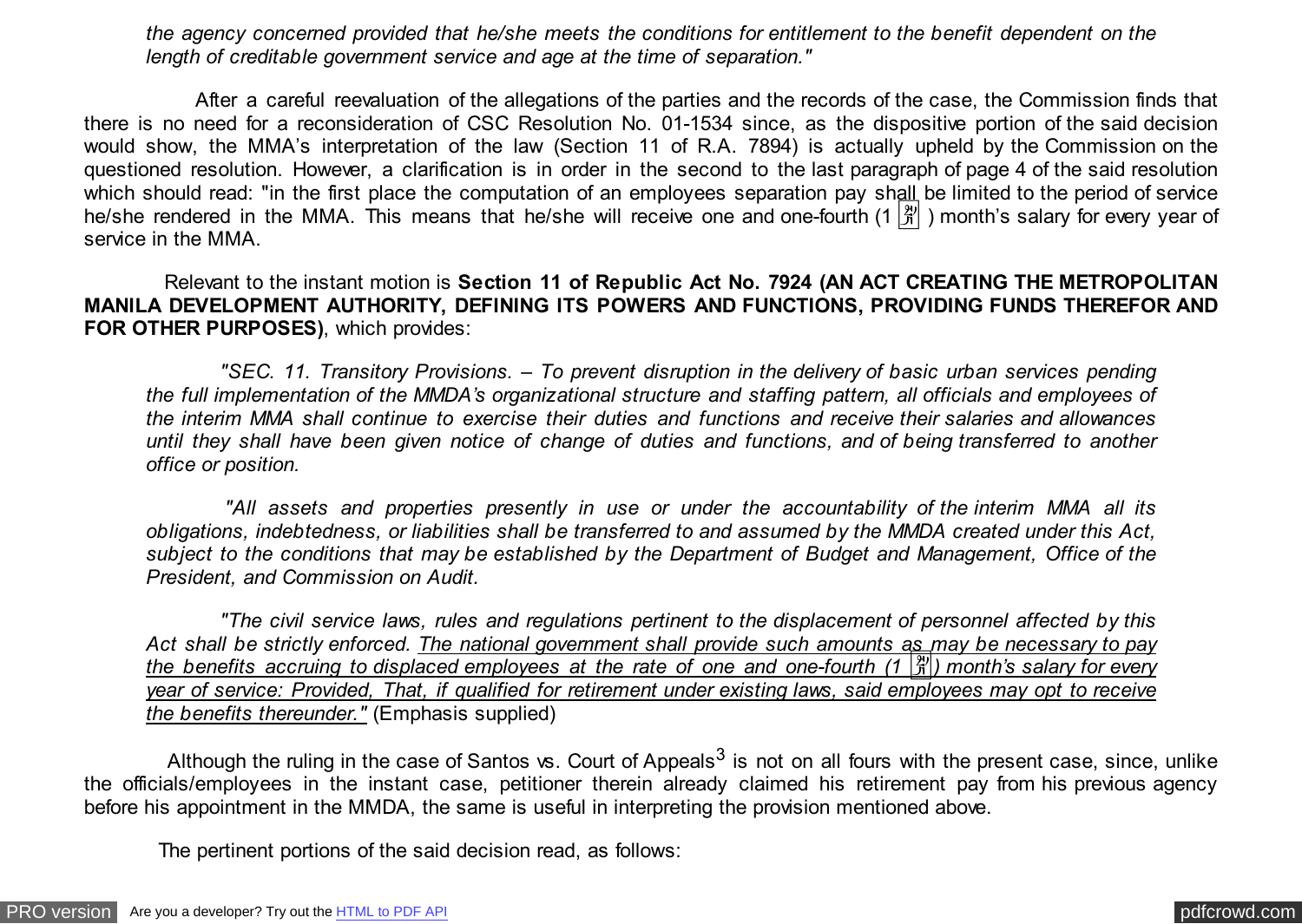*" . . . the last paragraph of Section 11 of R.A. No. 7924 on the grant of separation pay at the rate of 'one and one fourth (1*�*) months of salary for every year of service' cannot by any stretch of the imagination be interpreted to refer to the total length of service of an MMA employee in the government, i.e., to include such service in the government outside the MMA. Since it allows the grant of separation pay can be based only on the length of service in the MMA. The displacement amounted to an abolition of the office or position of the displaced employees, such as that of petitioner . . .*

 *"Second, petitioner himself must have realized that Section 11 does not allow the tacking in of his previous government service. If he were convinced that it does he could have instead applied for retirement benefits, since by adding his years of service in the MMA to his previous years of service in the Government he could have retired under the third paragraph of Section 11 . . . "* (Emphasis supplied)

It is important to note that Section 12 of the Government Service Insurance System Act of 1997<sup>4</sup> also provides for the payment of involuntary separation benefits to a government official/employee who was separated by virtue of his/her agency's reorganization. Further, Section 13 of the said law provides for the retirement benefits to all qualified government employees.

The pertinent portions of Sections 12, 13 and 13-A of the said law provide:

 *"SEC. 12. Unemployment or Involuntary Separation Benefits. – Unemployment benefits in the form of monthly cash payments equivalent to fifty percent (50%) of the average monthly compensation shall be paid to a permanent employee who is involuntarily separated from the service due to the abolition of his office or position usually resulting from reorganization . . .*

# *x x x*

 *"The GSIS shall prescribe the detailed guidelines in the operationalization of this section in the rules and regulation implementing this Act.*

 *"SEC. 13. Retirement Benefits. – (a) Retirement benefits shall be:*

 *`(1) the lump sum payment as defined in this Act payable at the time of retirement plus an old-age pension benefit equal to the basic monthly pension payable monthly for life, starting upon expiration of the fiveyear (5) guaranteed period covered by the lump sum; or*

 *`(2) cash payment equivalent to eighteen (18) months of his basic monthly pension plus monthly pension for life payable immediately with no five-year (5) year guarantee.*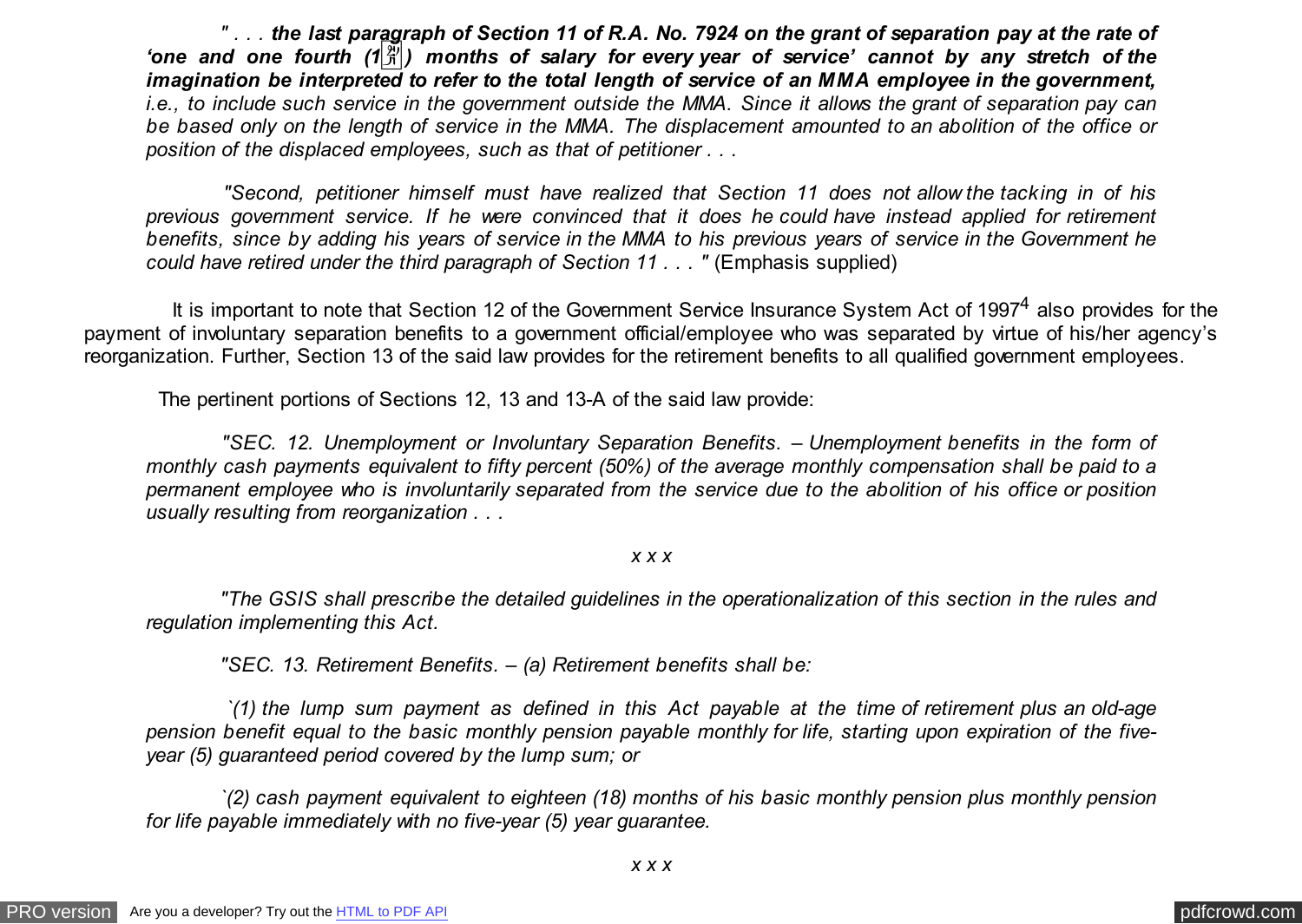*"SEC. 13-A. Conditions for Entitlement. – A member who retires from the service shall be entitled to the retirement benefits enumerated in paragraph (a) of Section 13 hereof: Provided, That:*

*`(1) he has rendered at least fifteen (15) years of service;*

*`(2) he is at least sixty (60) years of age at the time of retirement; and*

*`(3) he is not receiving monthly pension benefit from permanent total disability."*

 To reiterate in case of an agency's reorganization, two (2) situations may arise. Firstly, when the official/employee is separated by virtue of the reorganization of the said agency and he/she is not yet entitled to retirement benefits. Secondly, when an official/employee is separated from the said agency by virtue of reorganization but he/she is qualified to retire.

 In the first case, the computation of an employee's separation pay shall be limited to the period of service he/she rendered in a particular agency prior to its reorganization. This means that a separated employee will receive one and onefourth month's salary for every year of service he/she rendered in the MMA.

 On the other hand, an official/employee who is separated from the service by virtue of his/her agency's reorganization and who is qualified to retire under the GSIS Law has two (2) options. He/she may opt to claim separation or retirement benefits from the MMDA.

 Pertinent to the discussion is the decision of the Commission in the case of **CERILLES, Aurora Enerio (Civil Service Commission Resolution No. 02-1112 dated August 22, 2002)**, which provides:

 *"Let it be stressed that . . . `separation pay' and `retirement' benefits are given for the same purpose, to give financial assistance to retirees or separated employees during the time that they are out of the service. Thus, entitlement to one of the two benefits will already serve the purpose. If both are given to the employees concerned, there shall be duplication of purpose that may cause the depletion of government resources . . .*

### *x x x*

 *"Clearly, an employee affected by reorganization can not be granted separation pay in addition to retirement benefits. If an employee is entitled and has actually received either separation pay or retirement benefits, the receipt of one necessarily bars entitlement to the other. This is in view of the fact that both benefits arise from one and the same cause, that is, the employee's separation from the service.*

 *"Significantly, there seems to be no apparent reason for granting an employee the separation pay provided for under R.A. 6656 in addition to retirement benefits. This is so because to assume otherwise would not only be an act of `ver-liberality' on the part of the government or State but likewise inconsistent with its policy*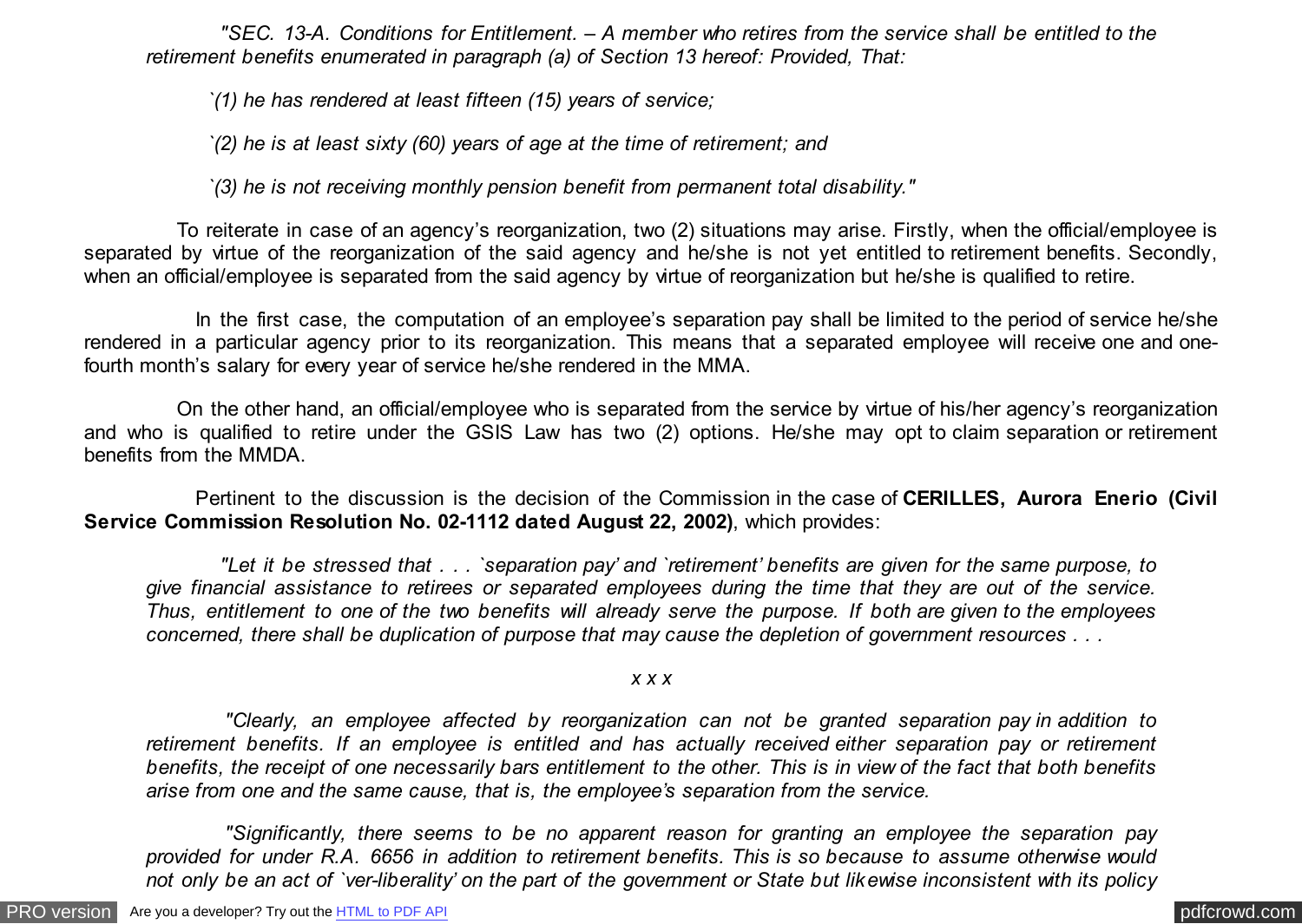*against double pension or double compensation for the same service.*

 *"The separation pay or gratuity provided for under R.A. 6656 is obviously in consideration of the employee's services to the government. It is similarly obvious that the retirement benefits granted under existing retirement laws are in consideration of the same services to the government. Therefore, for an affected employee to receive both benefits would amount to allowing him to receive double pension or compensation for the same services as consideration.*

## *x x x*

 *"It is clear from the foregoing that an affected employee is entitled only to separation pay in addition to other monetary benefits, such as the money value of leave credits, but not to include retirement benefits.*

 *"WHEREFORE, the Commission hereby rules and so holds that separated employees due to a valid reorganization are not entitled to both separation pay and retirement benefits. The concerned employee may avail of the separation pay or opt to retire, if qualified under existing laws."*

 Therefore, if a retired MMA employee claims the separation pay with the MMDA, he/she shall receive an equivalent of one and one-fourth month's salary for every year of service he/she rendered in the said agency.

However, if he/she chooses to claim his/her retirement benefits from the MMDA then he/she is entitled to the following:

- 1. Retirement Benefits under the GSIS payable based on his/her number of years of service he/she rendered in the government payable by the MMDA; and
- 2. Refund of retirement premiums (personal and government share) payable by the GSIS.

In sum, it must be emphasized that the computation of the separation pay due to the official/employee of the MMA, whether qualified for retirement or not, shall be limited to the service he/she rendered with the said agency (MMA) and nothing more. On the other hand, the retirement benefits due to the official/employee concerned shall include the length of service they have rendered in the government.

 **WHEREFORE**, the motion for reconsideration of MMDA Chairman Benjamin S. Abalos is hereby **DENIED**. Accordingly, CSC Resolution No. 01-1534 dated September 14, 2001 stands. However, for clarity the dispositive portion is modified as follows:

 *"WHEREFORE, the appeal of Carlito H. Millan is hereby GRANTED. Accordingly, the Metropolitan Manila Development Authority (MMDA) is hereby ordered to include the services rendered by officials/employees in the Metropolitan Manila Authority (MMA) and other agencies in the computation of their retirement pay from the Metropolitan Manila Development Authority (MMDA) (created).*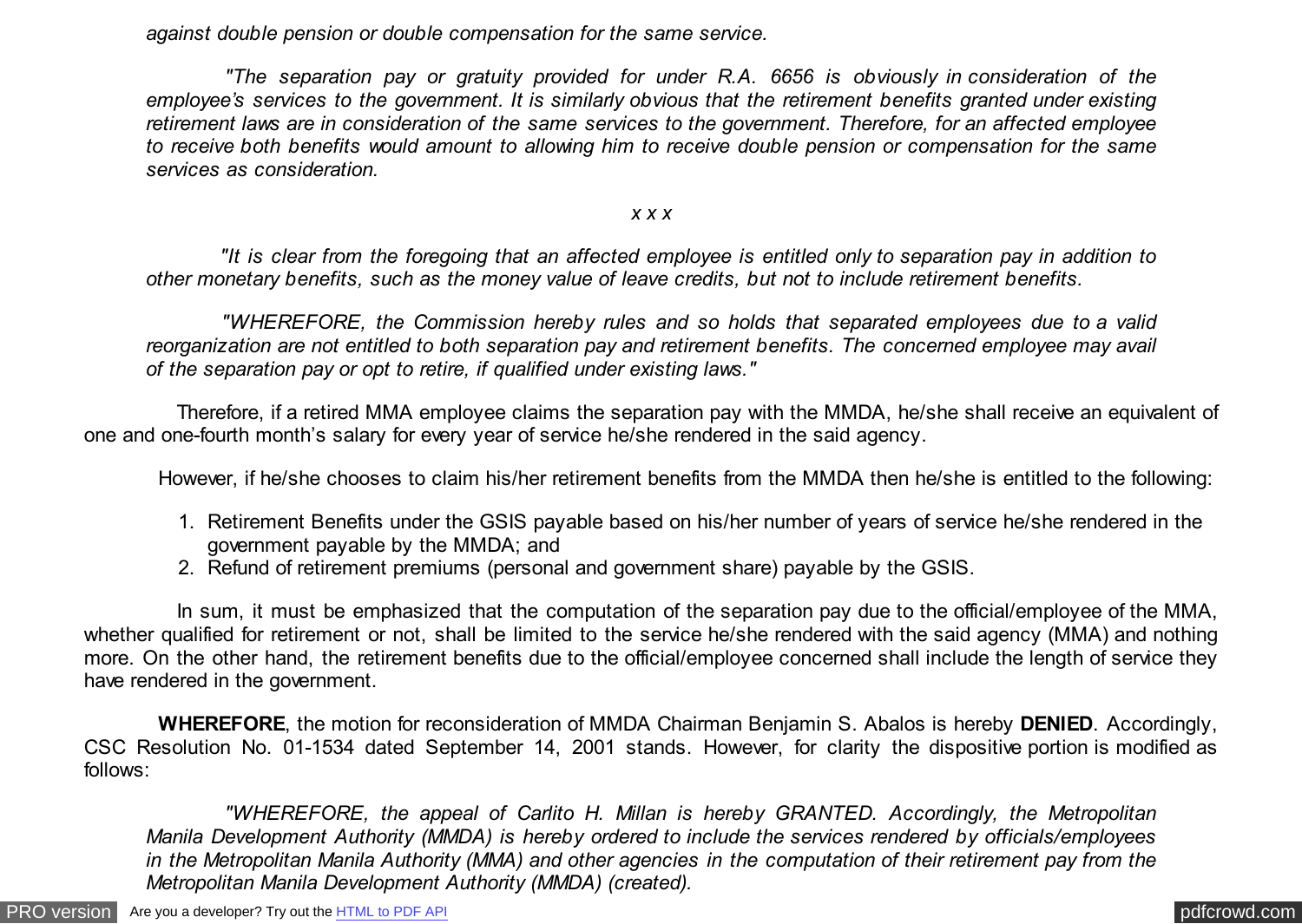*"However, in the computation of their separation pay, if retirement is not yet possible or if the employee chooses to avail of separation pay, the employee will receive one and one-fourth (1* � *) months's salary for every year of service in the MMA."*

Quezon City, SEP 23 2002

(Signed) **KARINA CONSTANTINO-DAVID** Chairman

(Signed) **JOSE F. ERESTAIN, JR.** Commissioner

(Signed) **J. WALDEMAR V. VALMORES Commissioner** 

Attested by:

(Signed) **ARIEL G. RONQUILLO** Director III

<sup>1</sup>Section 10 of Republic Act No. 8291 (AN ACT AMENDING PRESIDENTIAL DECREE NO. 1146, AS AMENDED, EXPANDING AND INCREASING THE COVERAGE AND BENEFITS OF THE GOVERNMENT SERVCIE INSURANCE SYSTEM, INSTITUTING REFORMS THEREIN AND FOR OTHER PURPOSES)

<sup>2</sup>Section 41 (a) of the same law

<sup>3</sup>G.R. No. 139792 dated November 22, 2000

[PRO version](http://pdfcrowd.com/customize/) Are you a developer? Try out th[e HTML to PDF API](http://pdfcrowd.com/html-to-pdf-api/?ref=pdf) contract the CHTML of PDF API [pdfcrowd.com](http://pdfcrowd.com)